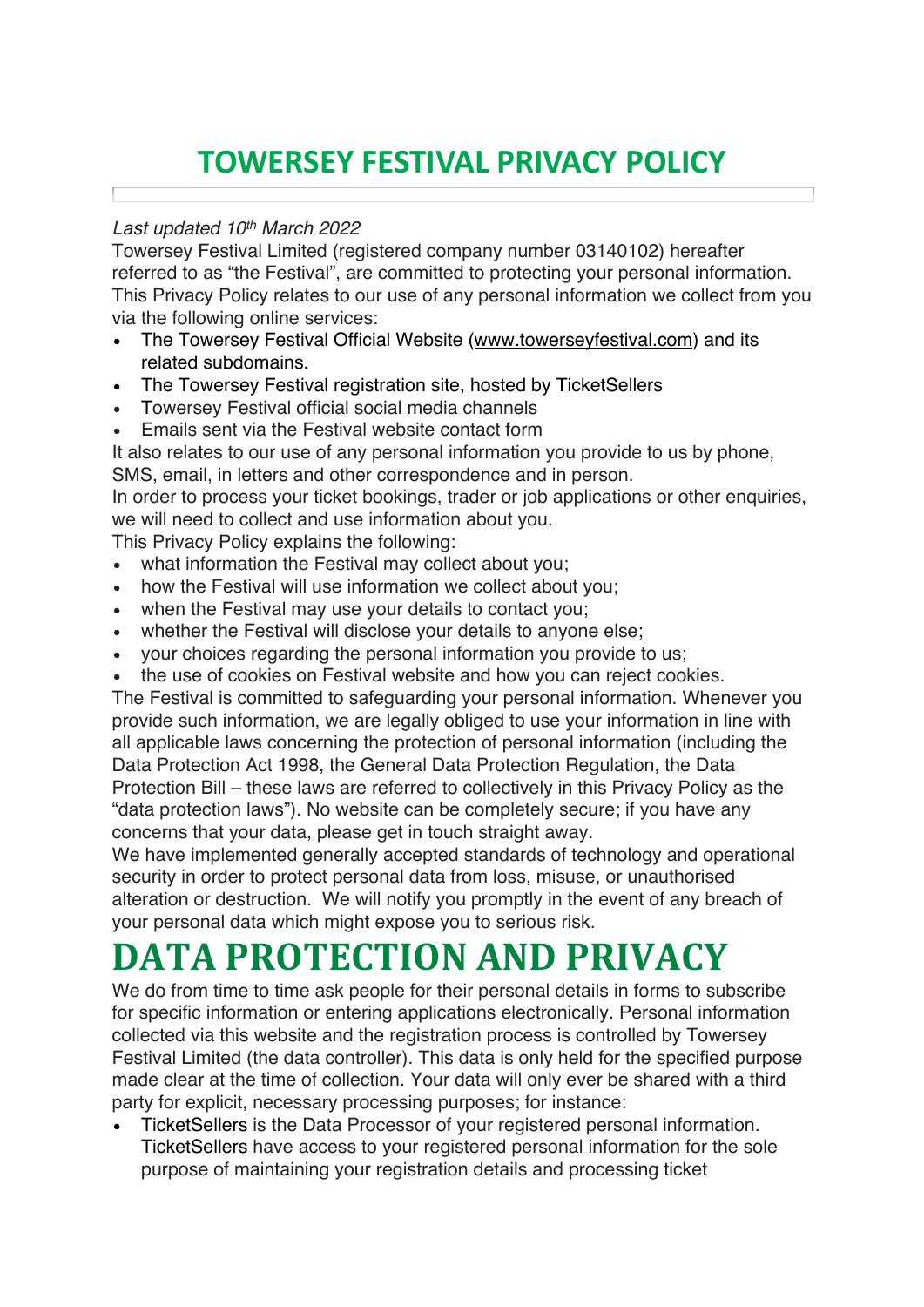bookings and ticket related enquiries. TicketSellers will not use this information to contact you about anything other than the Festival (however you may still receive communication from them if you have made other third party purchases with them independently).

• If you book accommodation through Dream Domes, they may use this information – refer to their privacy policy for further information.

All Data Processors will act only on instructions from the Festival.

Please note that sometimes we will require you to provide additional personal information, and sometimes sensitive personal information. When we do this we will provide further details about why we are collecting your information and how we will use it.

We comply with all relevant data protection laws in all our dealings with your personal data, and we will ensure that our Data Processors do the same. The Festival will use your personal information for a number of purposes including the following:

- To contact you with information about your ticket registration, ticket or accommodation purchase (either directly or via our data processors)
- To contact you about a submission you have made, including any content you provide for the website, or CVs or applications uploaded to our contact form.
- To deal with your requests and enquiries;
- For analysis and research purposes so that we may improve the services offered by the Festival. This can include using geo-demographic information from external sources, to ensure that localised services (such as the local ticket area) are protected.
- To notify you of any changes to the Festival's policies and practices.
- We may also use and disclose anonymised information in aggregate (so that no individuals are identified) for marketing and strategic development purposes.

Where the Festival proposes using your personal information for any other uses we will ensure that we notify you first. When we do this we will provide further information about why we are using your information and how we will use it, and obtain your consent in advance where needed.

## **DATA RETENTION**

We will hold your personal information on our systems for as long as is necessary for the relevant activity.

As an annual event, we recognise that just because you have not purchased a ticket in one year, it does not mean you have no intention of purchasing a ticket in future. If you no longer wish to receive information from the Festival, you can be removed from our system by emailing info@towerseyfestival.com

### **NEWSLETTER**

If you have subscribed to the official Festival Newsletter it will bring your periodic updates on the Festival and its activities, including other events organised by the Festival, the activities of our charity partners, or services available to Festival goers.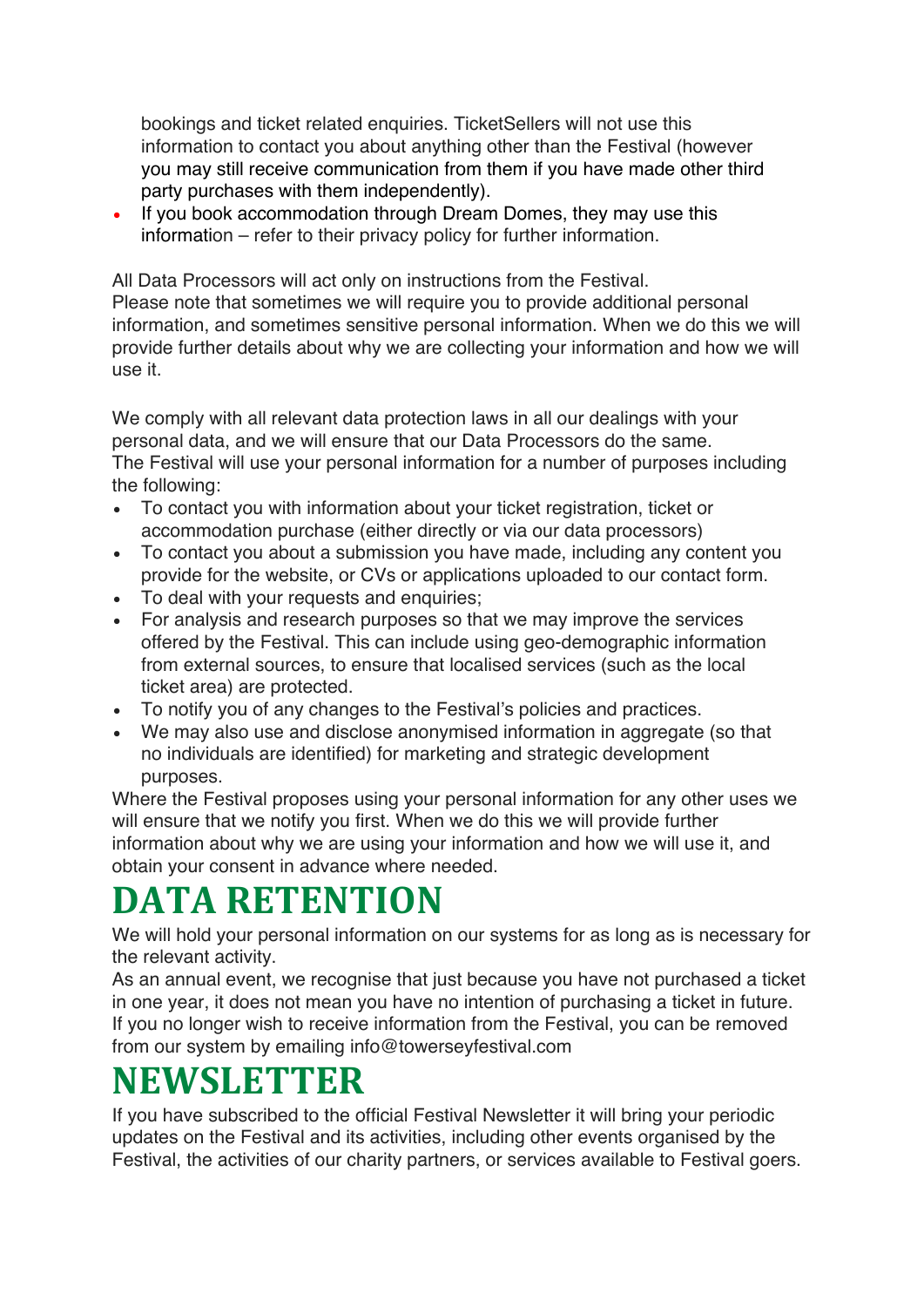You can unsubscribe from the list at any time, using the unsubscribe link in each newsletter email, or by emailing info@towerseyfestival.com

# **YOUR RIGHTS**

You have the following rights under the GDPR in respect of your personal information held by us:

(a) to access your personal data – you have the right to request a copy of the personal information the Festival holds about you and to have any inaccuracies corrected.

(b) to be provided with information about how your personal data is processed (this information is set out in this Policy)

(c) to have your personal data corrected where necessary (please contact us promptly should you become aware of any incorrect or out-of-date information) (d) to have your personal data erased in certain circumstances (please refer to the appropriate data protection legislation or consult the ICO for details)

(e) to object to or restrict how your personal data is processed

(f) to have your personal data transferred to yourself or to another business If you are within the UK, please address requests and questions about this or any other question about this Privacy Policy to the Festival's Data Protection Officer via the Festival Contact Form or write to the Data Protection Office.

In order to verify your request, you will be asked to provide copies of two forms of identification, which (Passport, Driving licence, Birth certificate, Current vehicle registration document).

You also have the right to take any complaints about how we process your personal data to the Information Commissioner's Office, Wycliffe House, Water Lane, Wilmslow, Cheshire SK9 5AF

https://ico.org.uk/concerns/

0303 123 1113.

## **COOKIES**

Cookies may be used from time to time to assist us in presenting the website in a more usable format.

The Festival website contains hyperlinks to websites owned and operated by third parties. These third party websites have their own privacy policies, and are also likely to use cookies, and we therefore urge you to review them. They will govern the use of personal information you submit when visiting these websites, which may also be collected by cookies. We do not accept any responsibility or liability for the privacy practices of such third party websites and your use of such websites is at your own risk.

## **INFORMATION AND THE LAW**

We may occasionally release your personal or financial information to assist law enforcement, to comply with laws or regulations, for example to enforce the terms under which you purchased a ticket, or to protect the rights, property or safety of the